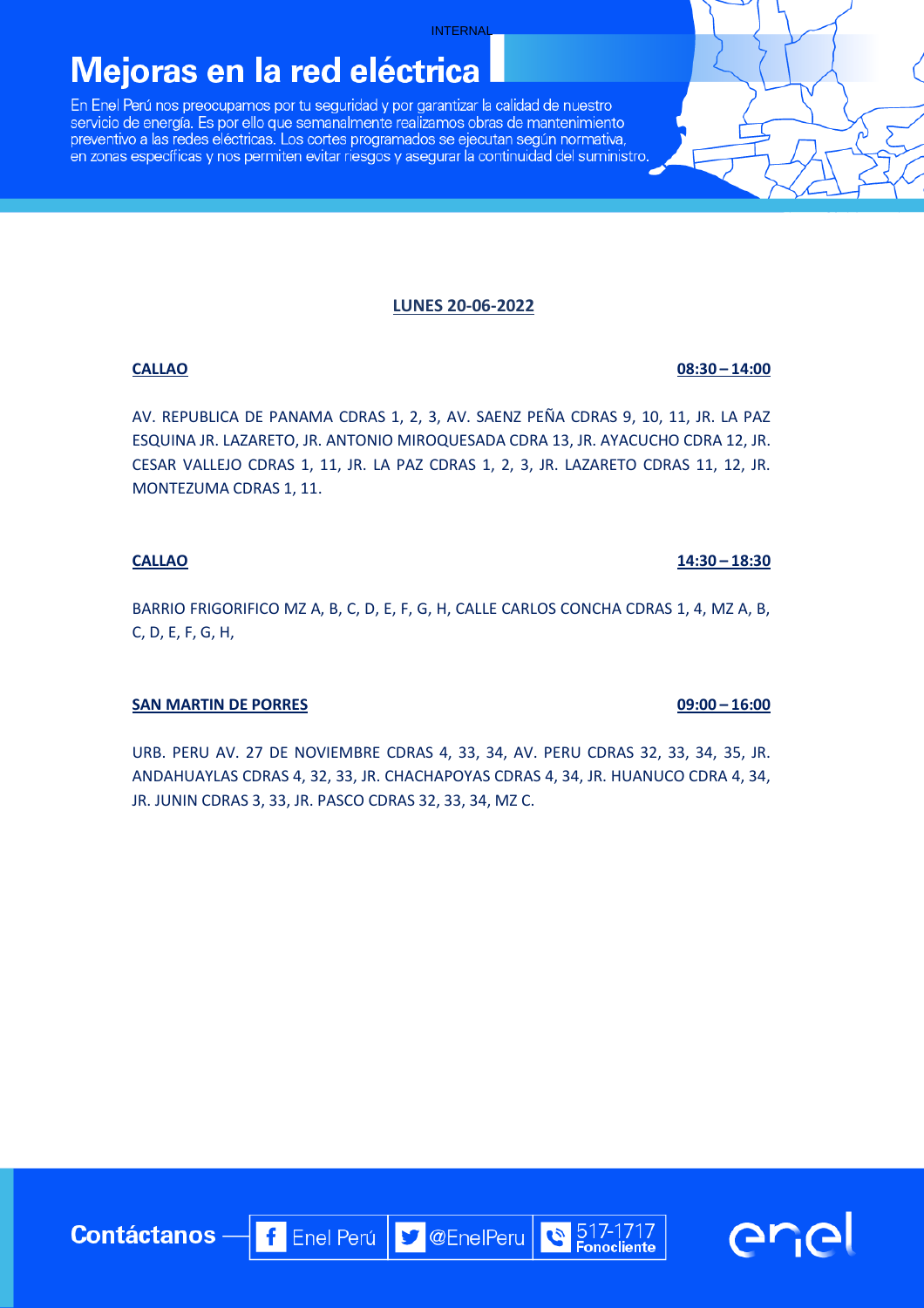## Mejoras en la red eléctrica

En Enel Perú nos preocupamos por tu seguridad y por garantizar la calidad de nuestro servicio de energía. Es por ello que semanalmente realizamos obras de mantenimiento preventivo a las redes eléctricas. Los cortes programados se ejecutan según normativa, en zonas específicas y nos permiten evitar riesgos y asegurar la continuidad del suministro.

### **MARTES 21-06-2022**

URB. LEONCIO PRADO AV. GUARDIA REPUBLICANA CDRAS 2, 3, MZ C, D, LL1, CALLE A CDRA 3, MZ LL, LL1, M, N1, JR. LEONCIO PRADO MZ D1, C1, CH, E, E1, PASAJE 12 MZ E, E1, F, F1, C1, PASAJE 13 MZ G1, PASAJE 15 MZ M, M1, N1, PASAJE 18 MZ H1, M1, O, PASAJE B MZ D, D1, N1, PASAJE C CDRA 3, MZ A, CH, CH1, D, D1, G, G1, L, L1, LL, LL1, Ñ, PASAJE E MZ C, C1, H, L1, C, C1, CH, CH1, G, H, H1, L, L1, PASAJE PRIVADO MZ A, B, C, D, F, G, N1, F, F1, G, L, N, N1, P.J. HUERTA SANTA ROSA CALLE C. VALLEJOS MZ B, CALLE JOSE CARLOS MARIATEGUI LA CHIRA CDRA 3, MZ D, CALLE LA CAPILLA CDRA 3, CALLE LOS TORDOS CDRA 3, MZ D, E, CALLE SANTA ROSA MZ B, D, PASAJE 16 DE DICIEMBRE CDRA 3, MZ C, D, PASAJE CESAR VALLEJO MZ B, C, PASAJE SALAZAR BONDY CDRA 3, MZ D, E. URB. VENTURA JR. TUMBES CDRA 2, MZ A, B, C, D, E,

#### **VENTANILLA 08:30 – 17:30**

CALLE ALONSO DE MOLINA MZ. I

#### **PUENTE PIEDRA 09:00 – 17:00**

FUNDO HARAS AV. INTEGRACION CDRA 9, MZ C, P.J. LADERAS DE CHILLON 1ERA EXPLANADA AV. INTEGRACIÓN MZ A, A1, A4, B, CALLE 6 MZ A, A2, B, C, CALLE INDUSTRIAL MZ A, A1, A2, B, ASOC. VIVIENDA VILLA ELVIRA AV. INTEGRACION MZ E, F, PASAJE 2 MZ C, D, PASAJE 4 MZ D, E.

#### **PUENTE PIEDRA 09:00 – 17:00**

P.J. LADERAS DE CHILLON 1ERA EXPLANADA AV. INTEGRACIÓN CDRA 2 MZ A, A1, I, CALLE LOS ARTESANOS MZ A, A1, CALLE LOS CONSTRUCTORES MZ A, A1, PASAJE LOS ALISOS MZ A, A1.

**D** @EnelPeru

**f** Enel Perú



**RIMAC** 08:30 – 13:30

517-1717

**Fonocliente** 

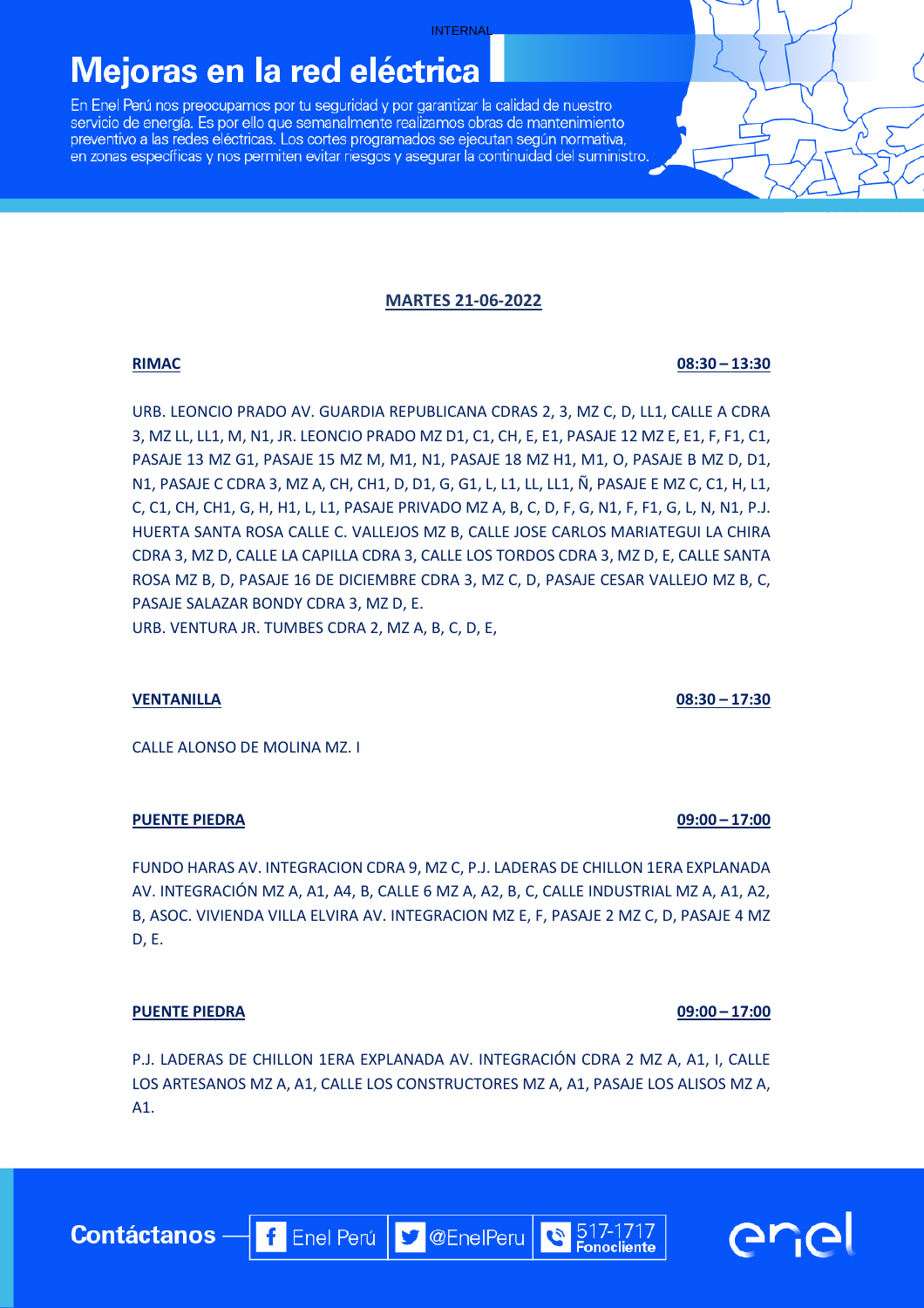# Mejoras en la red eléctrica

En Enel Perú nos preocupamos por tu seguridad y por garantizar la calidad de nuestro servicio de energía. Es por ello que semanalmente realizamos obras de mantenimiento preventivo a las redes eléctricas. Los cortes programados se ejecutan según normativa, en zonas específicas y nos permiten evitar riesgos y asegurar la continuidad del suministro.

### **CARABAYLLO 09:30 – 17:30**

URB. RESIDENCIAL LUCYANA DE CARABAYLLO CALLE 15 MZ F2, J2, K, K1, U, CALLE 16 CDRA 1, MZ L, L1, Z, CALLE 17 MZ L1, CALLE 20 MZ D1, E, E2, G2, CALLE CAPITAN LEONARDO ALVARIÑO CDRA 1, MZ J, J2, U, CALLE MAYOR BALTAZAR MONTOYA MZ J, J2, CALLE GUSTAVO CORNEJO CDRA 1, MZ U, F2, Z, JR. CAPITAN QUIÑONES GONZALES MZ A, D, D2, E, E2, G2, Z, JR. CARLOS MARTINEZ DE PINILLOS MZ D1, F2, JR. CONTISUYO MZ D1, JR. JAVIER HERAUD MZ D.

#### **CALLAO 10:00 – 16:00**

AV. ALMIRANTE GRAU CDRAS 12, 13, AV. SAENZ PEÑA CDRAS 1, 9, CALLE COLON CDRAS 9, 10, JR. ARICA CDRA 2 JR. VIGIL CDRAS 1, 2, 9.

## **SAN MIGUEL 10:30 – 15:30**

URB. PABLO VI CALLE AMALIA PUGA DE LOZADA CDRAS 1, 2, MZ M, JR. INDEPENDENCIA CDRA 7, URB. PANDO CALLE HERMELINDA CARRERA CDRA 6, MZ D, D1, CALLE JOSEFINA SANCHEZ CDRA 1, MZ K, CALLE MARIA ALVARADO CDRA 1, CALLE MARIA TRINIDAD ENRIQUEZ CDRA 1, MZ D, E, E1, CALLE PEDRO BENVENUTTO CDRA 1, CALLE PETRONILA ALVAREZ CDRA 1, MZ L, JR. INDEPENDENCIA CDRAS 6, 7, MZ E, M, M11, PROLONGACION AYACUCHO CDRAS 1, 8, 9.

f Enel Perú | J @EnelPeru

517-1717

**Fonocliente** 

**Contáctanos** 

**GL'G** 

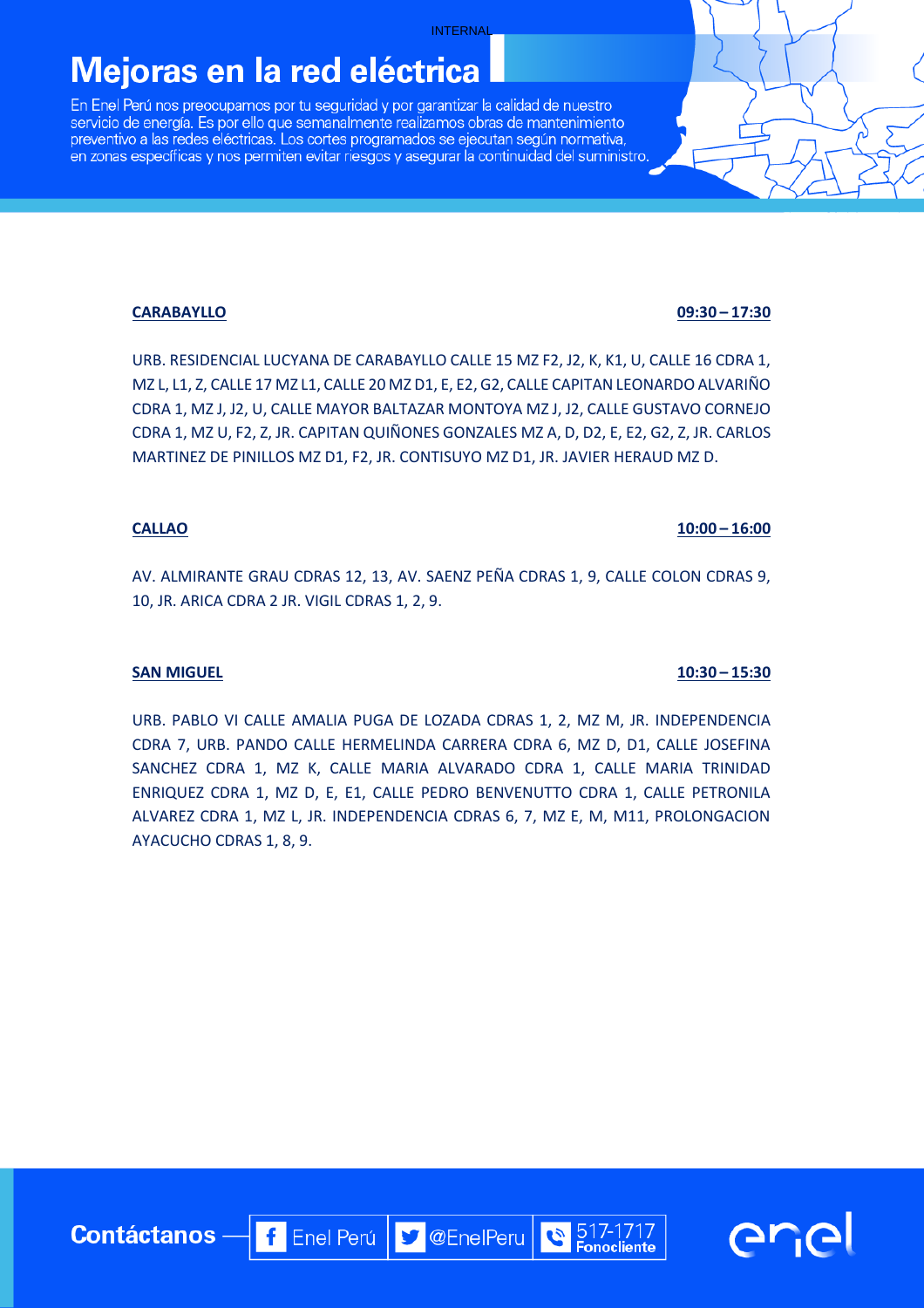# Mejoras en la red eléctrica

En Enel Perú nos preocupamos por tu seguridad y por garantizar la calidad de nuestro servicio de energía. Es por ello que semanalmente realizamos obras de mantenimiento preventivo a las redes eléctricas. Los cortes programados se ejecutan según normativa, en zonas específicas y nos permiten evitar riesgos y asegurar la continuidad del suministro.

## **MIÉRCOLES 22-06-2022**

### **MAGDALENA DEL MAR 09:30 – 15:00**

URB. PRIMAVERA AV. MANUEL GONZALES PRADA CDRAS 6, 7, 8, JR. DANIEL ALCIDES CARRION CDRAS 7, 8, JR. DANIEL HERNANDEZ CDRAS 3, 8, JR. TOMAS RAMSEY CDRAS 2, 3, 7, PARQUE FRANCISCO GRAÑA CDRAS 2, 3,

#### **PUENTE PIEDRA 09:30 – 17:30**

ASOC. LAS FRESAS AV. B MZ V, CALLE 2 MZ A, B, W, X, CALLE 4 MZ T, U, V, Z, CALLE 5 MZ C, X, Y, CALLE LAS BEGONIAS MZ U, CALLE LAS FRESAS MZ C, CALLE PARACAS MZ Z.

## **SAN MARTIN DE PORRES 09:00 – 17:00**

URB. LOS JARDINES AV. FRAY BARTOLOME DE LAS CASAS CDRAS 3, 4, 5, 11, MZ B, C1, E, E1, CALLE LAS PASIONARIAS CDRA 11, CALLE LAS VIOLETAS CDRA 11, MZ A1, CALLE ZARZAMORAS CDRA 11, MZ A, A1, JR. LAS ENCINAS CDRAS 3, 4, 5, MZ H, I, L, Z, JR. LOS CANELOS CDRAS 3, 5, 11, MZ E1, O, JR. LOS ESPINOS CDRAS 3, 11, JR. LOS TAMARINDOS CDRA 3, MZ Z, JR. SAN JUAN BAUTISTA CDRAS 2, 3, 22, MZ A, A20, VIA EXPRESA LINEA AMARILLA MZ A, URB. PALAO CALLE FEDERICO WENZARA CDRA 10, MZ A, CALLE GERARDO AYARZA CDRAS 2, 10, MZ A, A20, CALLE ALHELIES CDRAS 2, 3, 10, 11, MZ A, C, C1.

f Enel Perú | J @EnelPeru

**Contáctanos** 



**GriG** 

517-1717

**Fonocliente**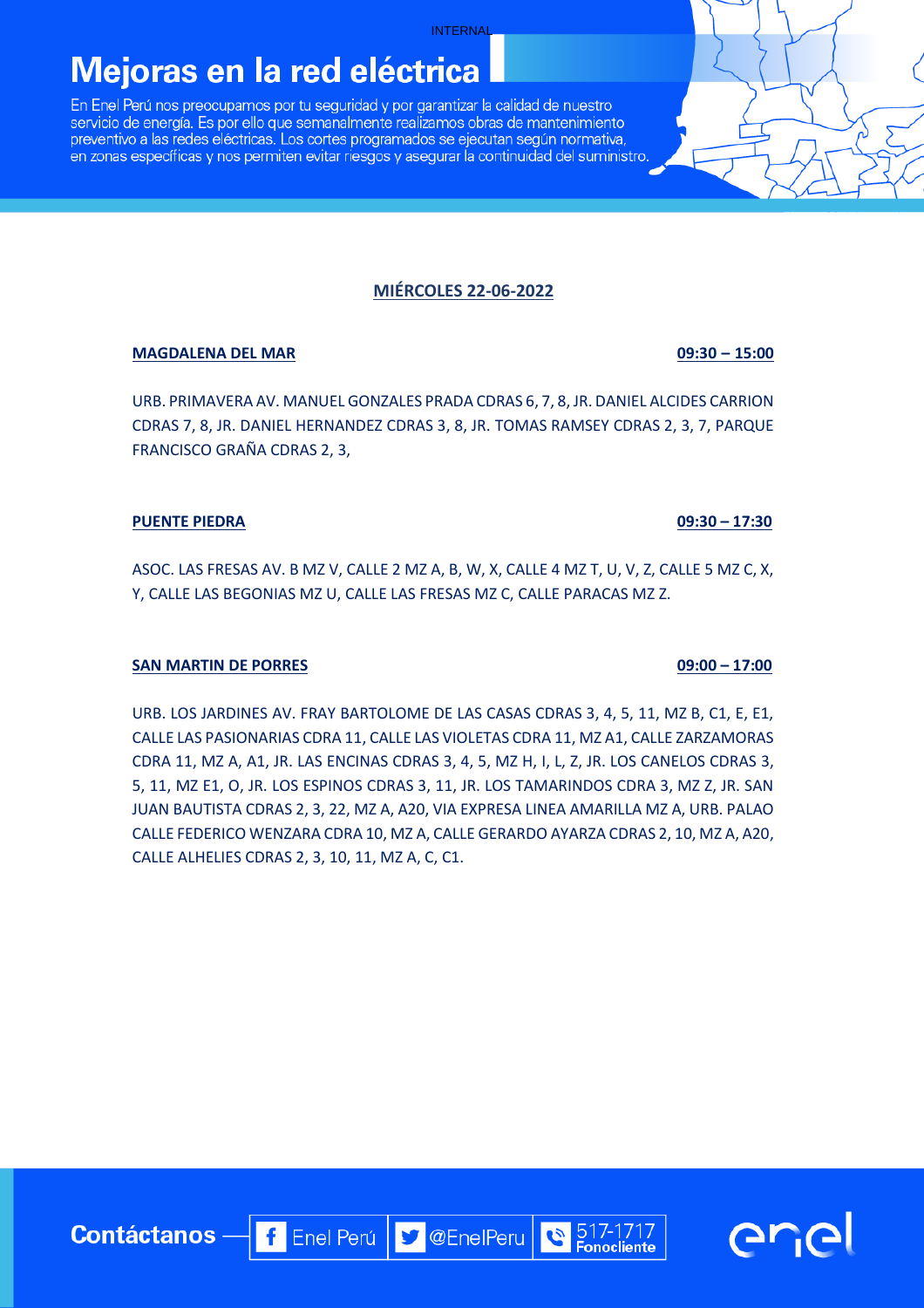## Mejoras en la red eléctrica

En Enel Perú nos preocupamos por tu seguridad y por garantizar la calidad de nuestro servicio de energía. Es por ello que semanalmente realizamos obras de mantenimiento preventivo a las redes eléctricas. Los cortes programados se ejecutan según normativa, en zonas específicas y nos permiten evitar riesgos y asegurar la continuidad del suministro.

#### **JUEVES 23-06-2022**

#### **SAN JUAN DE LURIGANCHO 08:00 – 17:30**

JR. AKAPANA CDRAS. 5, 12, 13, JR. CONDORHUASI CDRA. 24, JR. COTOSH CDRAS. 5, 6, 7, 12, 13, 14, 15, JR. CURAYACU CDRAS. 6, 7, 8, 9, 15, JR. KALASASAYA CDRAS. 5, 12, 13, JR. KILLKE CDRAS. 3, 5, 19, JR. MARKAHUASI CDRAS. 7, 8, 9, JR. PALLKA CDRAS. 5, 12, JR. PUCARÁ CDRAS. 5, 6, 8, 9, 12, 13, 14, JR. PURUCHUCO CDRAS. 4, 5, 7, 8, 9, 10, JR. SILLUSTANI CDRAS. 23, 24, JR. TOCACHO CDRAS. 1, 2, JR. UNGARA CDRAS. 1, 2, JR. YURACYACU CDRAS. 24, 64, AV. LAS LOMAS CDRAS. 6, 12, 13, 14, 15, 16, 17, AV. SANTUARIO CDRAS. 16, 23, 24, CALLE KOKAN CDRAS. S/N, 7, 8, 9, CALLE S/N CDRAS. 6, 8, 9, CALLE SECHÍN CDRAS. S/N, 5 URB. VIPOL MZS. A1, B, B1, E, E1, J, J1, JI, K1, L, L1, M1, N, N1, O, P, P1, Q, Q1, R, URB. MANGOMARCA BAJA MZS. C, C1, D, D1, I, I1, U, URB. MANGOMARCA ALTA MZS. A, B, B1, C, C1, C3, CC, D, D1, D3, F3, I, I1, J1, URB. APTL MZS. A, B3, E, E3, D, D3, F, F3, G, G3, H, H3,

AV. 20A C.P. CASA BLANCA MZ. A

#### **PUENTE PIEDRA 09:00 – 17:00**

CALLE 4 CDRAS. 3, 4, 9, CALLE 5 CDRA. 1, AV. PANAMERICANA NORTE CDRAS. S/N, 12, 45, 102, ASOC. LOS NARANJITOS MZ. A, E, F, G, H, L, O, Z, AGRUP. FAM. CERRO SOLEDAD MZ. A, ASOC. SEÑOR DE LA SOLEDAD MZS. A, G, ASOC. EL PORVENIR MZS. B, C, ASOC. HIJOS DE HUARAZ MZ. A, FUNDO TAMBO INGA MZS. A1, B, ASOC. MILAGROSA CRUZ DE MOTUPE MZ. B, ASOC. LA LÍNEA MZ. A, ASOC. LOS NARANJOS MZ. A, ASOC. LOS NARANJITOS MZS. A, B, E, F, G, H, L, O, Z.

**V** @EnelPeru

**Contáctanos** 

PASAJE VICTOR REYNEL CON AV MAQUINARIAS

 $\left| \cdot \right|$  Enel Perú

**CARABAYLLO 09:00 – 17:00**

**LIMA 09:30 – 12:30**

517-1717

**Fonocliente**